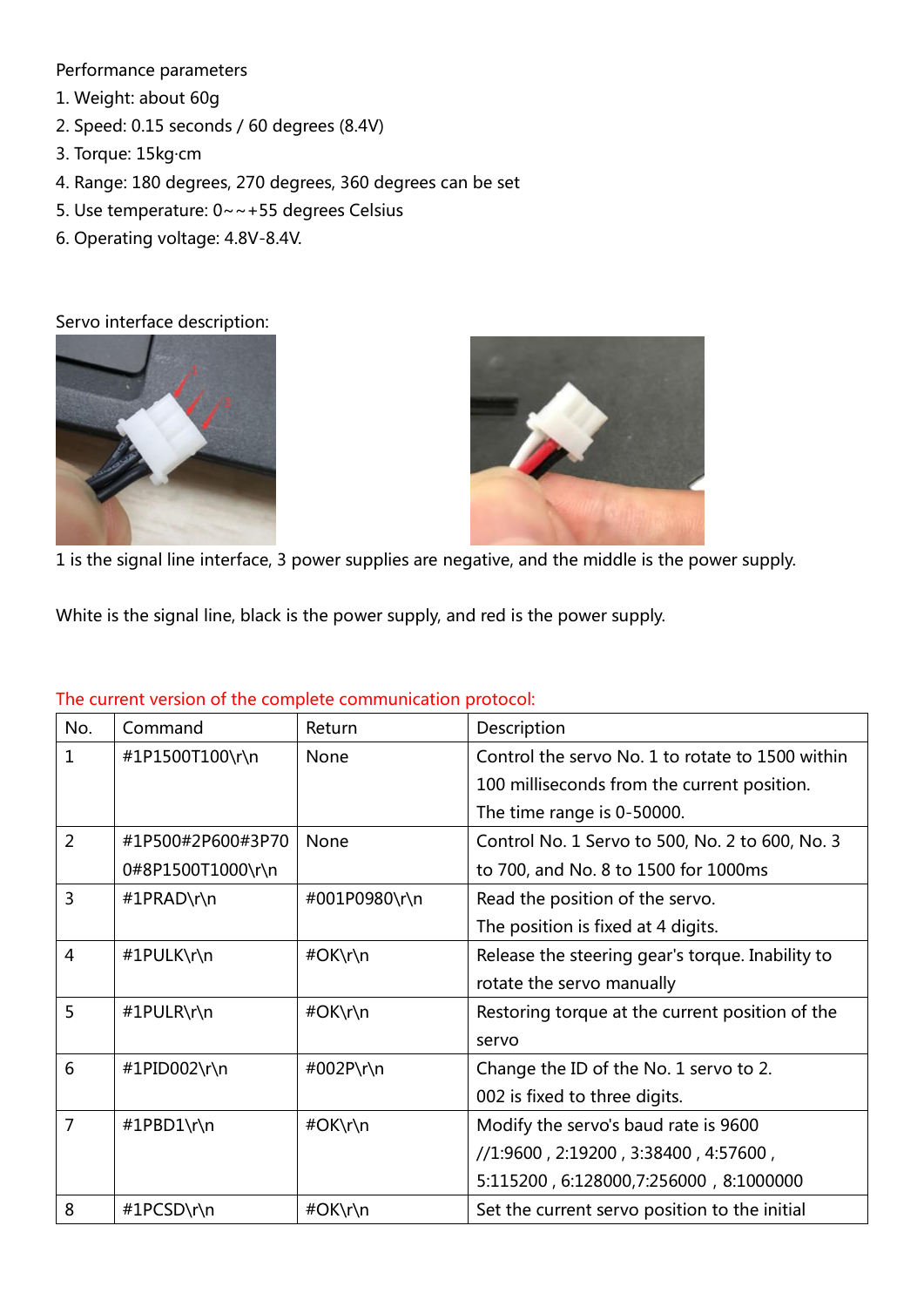|    |              |                | position. After the servo is powered on, it will    |
|----|--------------|----------------|-----------------------------------------------------|
|    |              |                | slow down (1500ms) to this position you set.        |
| 9  | #1PCSM\r\n   | #OK\r\n        | Disable the initial position.                       |
| 10 | #1PCSR\r\n   | #OK\r\n        | The initial position set before the restoration     |
| 11 | #1PDST\r\n   | #OK\r\n        | The steering gear stops suddenly and stops          |
|    |              |                | immediately.                                        |
| 12 | #1PDPT\r\n   | #OK\r\n        | Servo suspension                                    |
| 13 | #1PDCT\r\n   | #OK\r\n        | The servo continues (continues to execute the       |
|    |              |                | command at the time of the pause)                   |
| 14 | #1PVER\r\n   | #001PV0.99\r\n | Read the program version of the first servo         |
| 15 | #1PSCK\r\n   | #OK\r\n        | Set the current position to 1500, which is the      |
|    |              |                | role of fine-tuning.                                |
|    |              |                | From the fine-tuning effect, the actual             |
|    |              |                | installation error should not be too large.         |
| 16 | #1PSMI\r\n   | #OK\r\n        | Set the current position to the smallest range      |
|    |              |                | and limit the range.                                |
| 17 | #1PSMX\r\n   | #OK\r\n        | Set the current position to the largest range and   |
|    |              |                | limit the range.                                    |
| 18 | #1PMOD1\r\n  | #OK\r\n        | Set the steering mode.                              |
|    |              |                | 1:270 degree Counterclockwise                       |
|    |              |                | 2:270 degree Clockwise                              |
|    |              |                | 3:180 degree Counterclockwise                       |
|    |              |                | 4:180 degree Clockwise                              |
|    |              |                | 5:360 degree Counterclockwise (for circle)          |
|    |              |                | 6:360 degree Clockwise (for circle)                 |
|    |              |                | 7:360 degree Counterclockwise<br>(for time)         |
|    |              |                | 8:360 degree Clockwise (for time)                   |
| 19 | #1PSBH=0\r\n | #OK\r\n        | Turn on stall protection (opens by default)         |
| 20 | #1PSBH=1\r\n | #OK\r\n        | Turn off stall protection                           |
| 21 | #1PCLE\r\n   | #OK\r\n        | All parameters are all restored to factory settings |
| 22 | #1PCLE0\r\n  | #OK\r\n        | With the exception of the ID parameter, all         |
|    |              |                | parameters are reset to factory settings.           |

The above protocol #1P indicates that the command was given to the No. 1 servo. If it is #255P, it is a group command and all servos are valid.

However, if it is a group command, all servos will not return information after receiving the command.

The \r\n in the above command is the terminator of the command. It is 0x0d and 0x0a in the hexadecimal number. Please pay special attention to it, \r\n cannot be used directly on the serial debugging assistant of many computers.